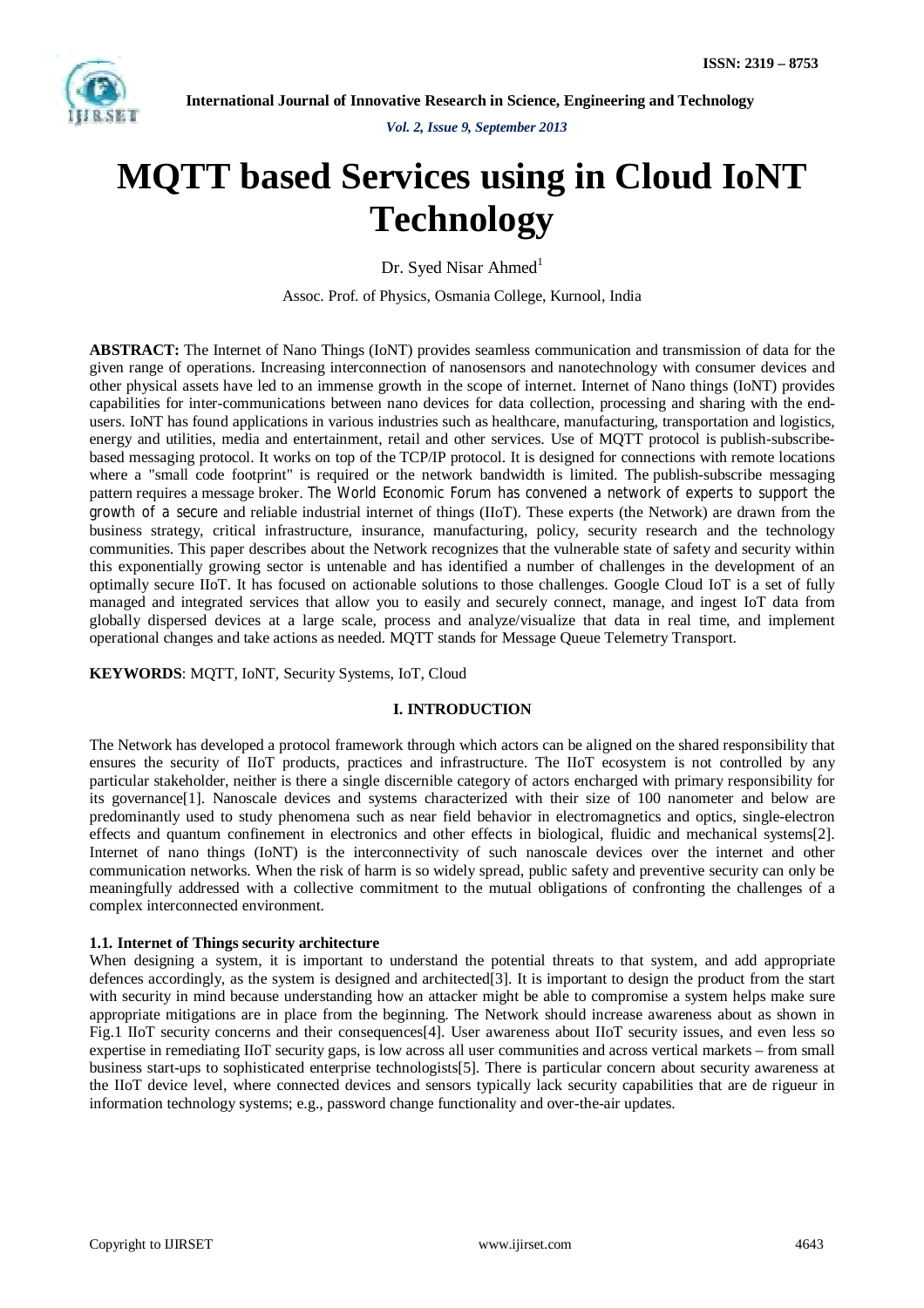

#### *Vol. 2, Issue 9, September 2013*



**Fig:1. Internet of Things security architecture**

In addition to low awareness, entities deploying IIoT systems tend to attribute less weight to the future consequences of security breaches than would be expected based on standard models of time discounting[6]. Without countervailing stakeholders that are biased towards future consequences, the direct and collateral damage to third parties would constitute a significant market failure. The insurance industry constitutes such a stakeholder and its engagement will propel behavioural changes by entities deploying IIoT systems, to whom underwriting services could be impacted by non-compliance with security standards[7].

The Network should increase awareness about IIoT security concerns and their consequences. User awareness about IIoT security issues, and even less so expertise in remediating IIoT security gaps, is low across all user communities and across vertical markets – from small business start-ups to sophisticated enterprise technologists[8]. The IIoT Safety and Security Protocol (the Protocol) generates an understanding of how insurance, which plays an integral part in the incentive structures of cybersecurity norm-setting and governance, can facilitate the improvement of IIoT security design, implementation and maintenance practices. The framework is intended to strengthen security IIoT services using active hardening processes that can be validated through proven penetration, configuration and compliance techniques.

## **II. MQTT A PROTOCOL**

MQTT a protocol for transporting messages between two points. Sure, we've got Messenger and Skype for that; but what makes MQTT so special is its super lightweight architecture, which is ideal for scenarios where bandwidth is not optimal. As shown in fig.2 the MQTT high-level architecture is primarily divided into two parts – a broker and a client. Therefore, MQTT clients have very specific and simplified tasks. The publisher-client publishes MESSAGES with a TOPIC and QUALITY; the subscriber-client subscribes to MESSAGES with a TOPIC and QUALITY. And that's pretty much the gist of it[9].

Also, MQTT clients are very good runners! They will run on almost any OS – Mac, Windows, and Linux; as well as single-board and mobile operating systems like Raspbian



Fig:2. MQTT Architecture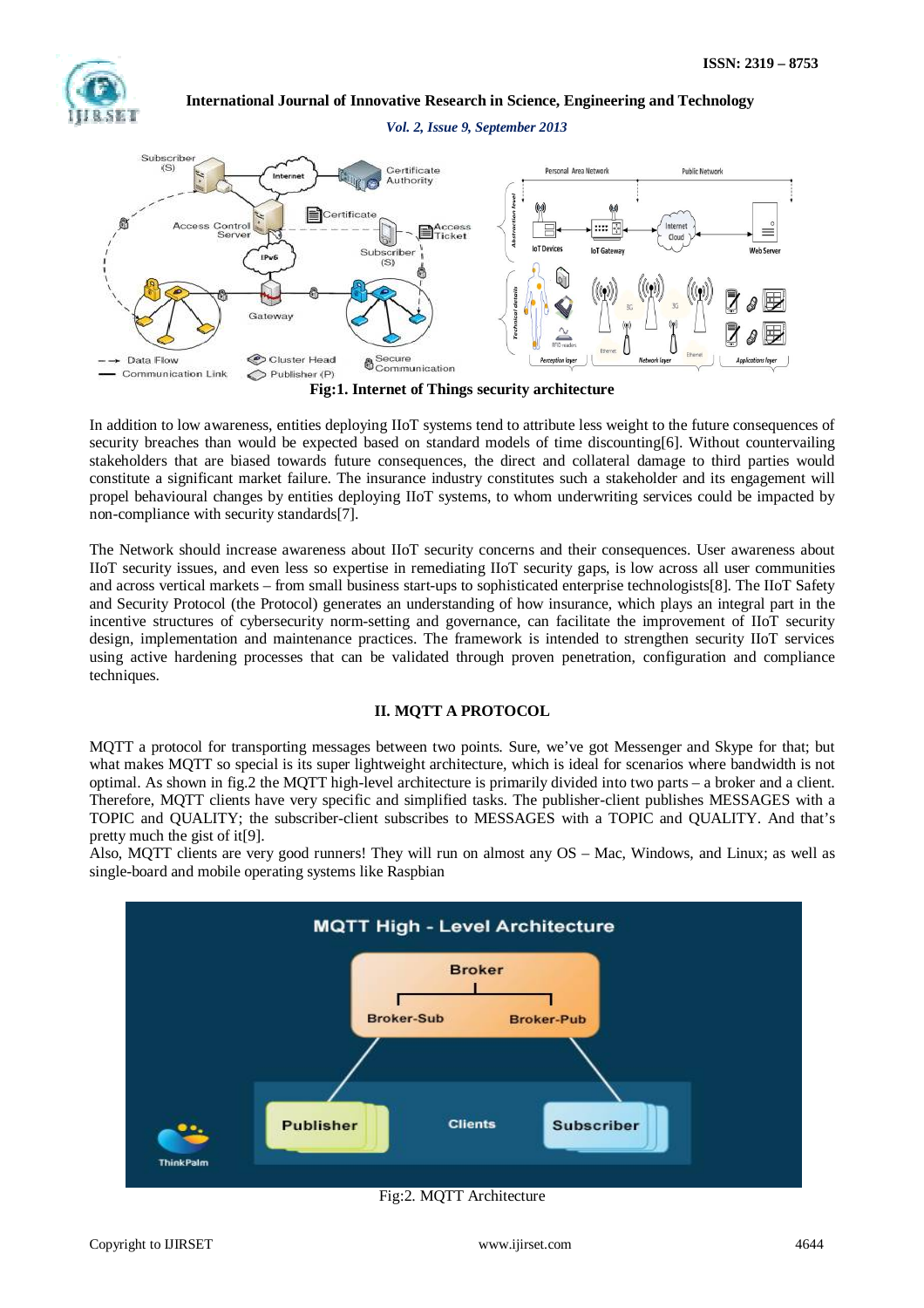

## *Vol. 2, Issue 9, September 2013*

Internet of Nano Things (IoNT) infrastructure can be deployed as a combination of various nanotechnologies and nano devices. The IoNT infrastructure depends on the area of operation and required bandwidth for a particular application. Deployment of IoNT infrastructure provides high speed of communication and reduces the bandwidth pressure on existing communication infrastructure. The growth of the Internet of Nano Things (IoNT) primarily focuses on improving processing capabilities, providing larger storage capacity at lower costs and increasing the role of communication terminals. The IoNT infrastructure can be deployed in various eco-systems such as electro-magnetic waves, Wi-Fi, Li-Fi, radio frequency identification (RFID) and nano antenna. A broker acts as the heart of the architecture with capabilities of both subscriber and publisher. It is the point of contact for all clients. A broker's primary job is to queue and transmit messages from a publisher client to the subscriber client [10]. However, it can also possess heavier capabilities (such as SSL certification, logs, database storage, etc.) based on requirements, set-up, and the broker service used. and Android. They even exist as apps! As shown in below fig.3



Fig.3. Security services shown in Cloud

An MQTT system consists of clients communicating with a server, often called a "broker". A client may be either a publisher of information or a subscriber. Each client can connect to the broker. Information is organized in a hierarchy of topics. When a publisher has a new item of data to distribute, it sends a control message with the data to the connected broker. The broker then distributes the information to any clients that have subscribed to that topic. The publisher does not need to have any data on the number or locations of subscribers, and subscribers in turn do not have to be configured with any data about the publishers.

If a broker receives a topic for which there are no current subscribers, it will discard the topic unless the publisher indicates that the topic is to be retained. This allows new subscribers to a topic to receive the most current value rather than waiting for the next update from a publisher.

When a publishing client first connects to the broker, it can set up a default message to be sent to subscribers if the broker detects that the publishing client has unexpectedly disconnected from the broker.

Clients only interact with a broker, but a system may contain several broker servers that exchange data based on their current subscribers' topics.

A minimal MQTT control message can be as little as two bytes of data. A control message can carry nearly 256 megabytes of data if needed. There are fourteen defined message types used to connect and disconnect a client from a broker, to publish data, to acknowledge receipt of data, and to supervise the connection between client and server.

MQTT relies on the TCP protocol for data transmission. A variant, MQTT-S, is used over other transports such as Bluetooth.

MQTT sends connection credentials in plain text format and does not include any measures for security or authentication. This can be provided by the underlying TCP transport using measures to protect the integrity of transferred information from interception or duplication.

# **III. CLOUD IoT PLATFORM**

Google's serverless Cloud IoT platform as shown in fig.4. eliminates the need to build and maintain costly infrastructure for your IoT data analysis. Connect easily to the cloud and accommodate all your globally dispersed devices using Cloud IoT Core's protocol bridge with automatic loading balancing and horizontal scaling[11]. Ensure secure device connections with industry-standard protocols and lower your total cost of ownership with no capex or ongoing maintenance required.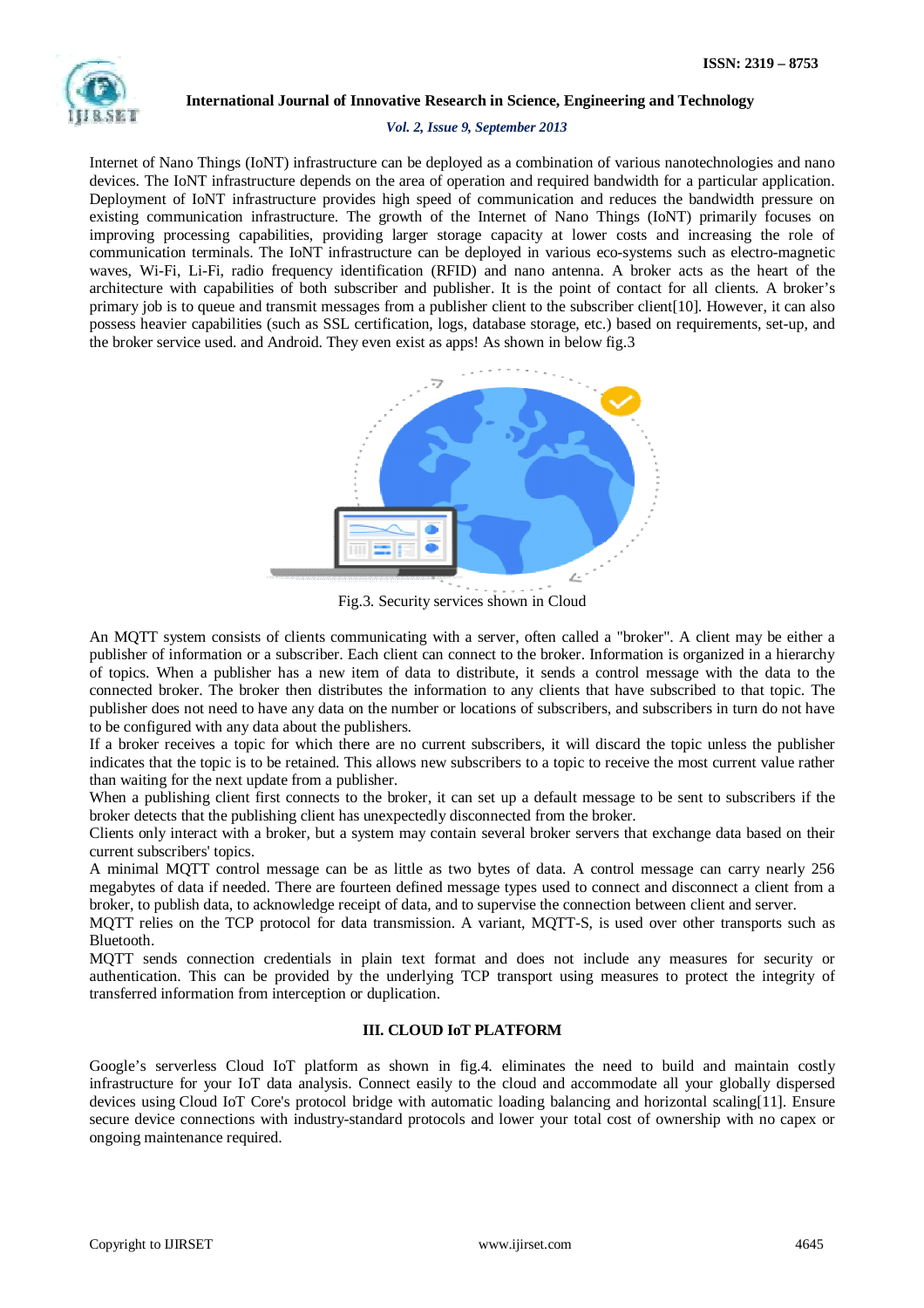

*Vol. 2, Issue 9, September 2013*



Fig.4. Serverless Cloud IoT platform

## **IV. IMPLEMENTATION**

## **4.1. REST API over HTTP/HTTPS/Websockets:**

- o As is already known, this is a great option for apps <-> cloudcommunication. Abundant support and frameworks are available for handling all the common use cases.
- o This is also a good option for IoT device (server) <-> app (client) communication in the local network. Again the reason is that this model is abundantly supported in the app ecosystem. And most Wi-Fi enabled IoT devices already support a web server.
- This can (and is) also be used for device  $\langle \cdot \rangle$  cloud communication. So essentially the IoT device acts as a Web Client. The one problem that you have to work around is that HTTP is a challenge-response protocol. So the device will either have to keep polling the server for new updates, or use long polling, or use websocket.

## **4.2. CoAP:**

- o CoAP runs on UDP and thus can be run on extremely resource constrained environments. It offers semantics parallel to HTTP for the most part.
- o It is a good mechanism for local network communication, particularly when their is an ecosystem of other CoAP devices[12].

## **4.3. Encryption**

 Entities deploying IIoT systems must ensure that new devices and associated applications support current, generally accepted security and cryptography protocols and best practices, where applicable. Data both at rest and in transit, that is scored in the risk assessment to be protected, should include sufficient industry accepted practices to secure the data. Many industrial protocols currently in use were not designed with security in mind and lack basic authorization and encryption features. Entities deploying IIoT systems should properly address these challenges utilizing additional security controls and upgrade to systems supporting encryption whenever possible.

## **V. MEETING THE CHALLENGES**

One of the major factors driving the growth of IoNT market is the rise of ubiquitous connectivity. With the increasing number of computer devices and interconnection capabilities over the internet, various industrial applications of IoNT have been identified. The interconnection of nano devices has enabled efficient communication of data between different devices or components of a system. Thus, through IoNT, organizations are able to reduce the complexity in communication and increase the efficiency of processes using such connected devices. Moreover, government's support for the development of IoNT technology for healthcare has further increased the demand and awareness of IoNT. However, the growth of the IoNT market faces a few challenges due to privacy and security issues. Since critical data is communicated between devices over the internet, concerns related to security of the data have risen. Another factor which hinders the growth of IoNT market is the huge capital investment required for the development of nanotechnology[13].

o Apart from being light weight, MQTT offers publish/subscribe semantics (on the same socket) which makes it easier to program on the IoT device side. IoT cloud service providers like AWS IoT and Everything and others offer MQTT based device connectivity.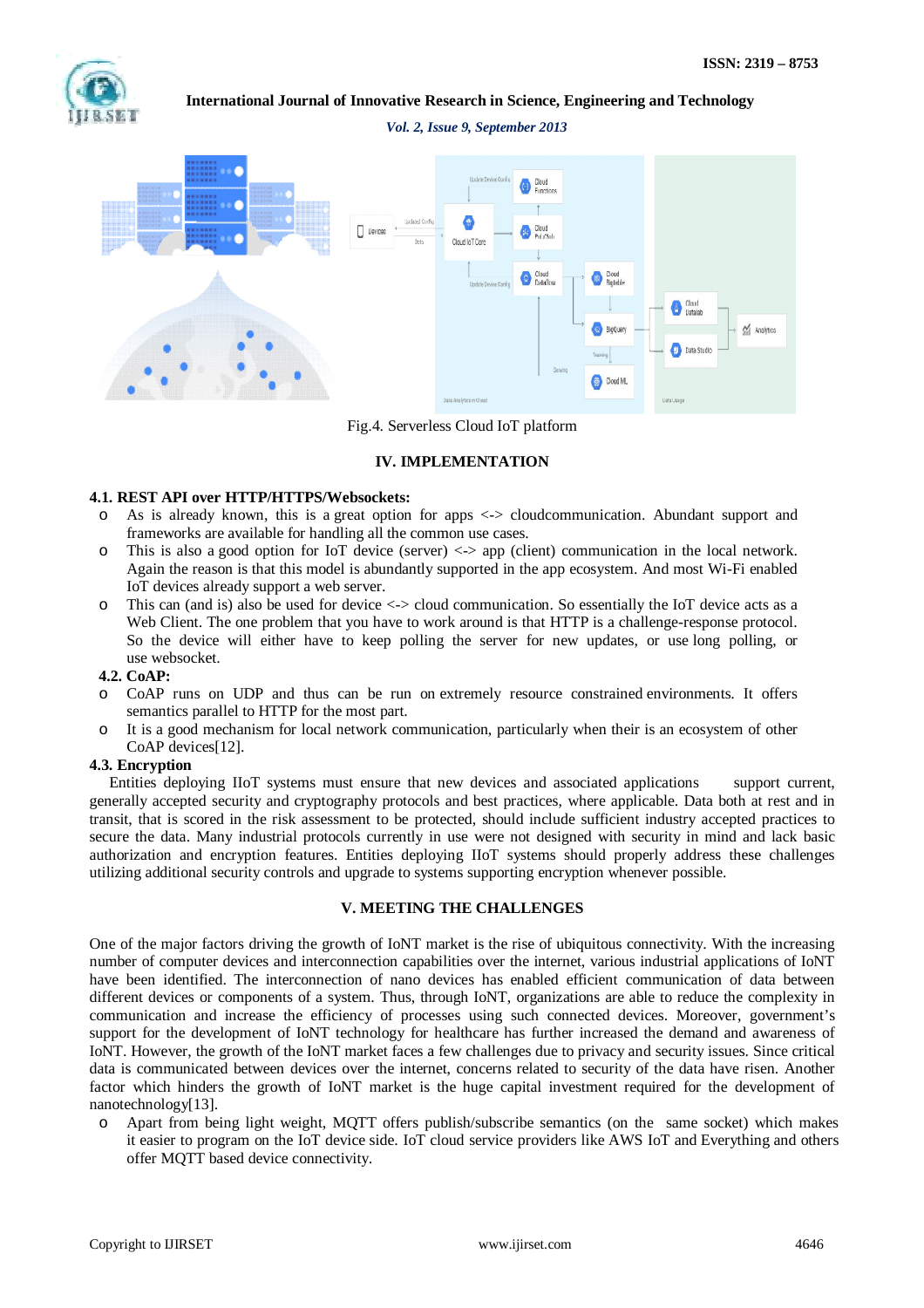

#### *Vol. 2, Issue 9, September 2013*

- o It requires a message broker (server) for its functioning. This makes it a good option for remote/cloud communication, since the cloud server acts as the message broker between the IoT device and other app/services[14].
- o This also makes it NOT a great option for local network communication between devices, because it requires the end-user to deploy an additional broker in her system.

## **VI. RESULTS AND DISCUSSION**

Industrial and business-level consumers (including the federal government and critical infrastructure owners and operators) to serve as leaders in engaging manufacturers and service providers on the security of IoT devices Ultimately, it is we security professionals who have to perform the necessary risk assessments and make the necessary controls adjustments[14]. But this is not a long-term solution given the use of IoT across businesses, homes, and organizations of all sizes… including those with no security teams. Service providers, that implement services through IoT devices, to consider the security of the functions offered by those IoT devices, as well as the underlying security of the infrastructure enabling these services



Fig.5. IoT Security graph

I agree with the Department of Homeland Security principles (below) in its Strategic Principles for Securing the Internet of Things that it is everyone's responsibility to meet IoT challenges:

IoT developers to factor in security when a device, sensor, service, or any component of the IoT is being designed and developed and IoT manufacturers to improve security for both consumer devices and vendor managed devices.

#### **VII. CONCLUSION**

These IoT Application Layer communication protocols, CoAP and MQTT have been tipped as the most suitable protocols currently being implemented in most IoT applications, the reason being that they are light weight and are suitable for constrained devices, such as sensors. Chapter 6 is dedicated to the comparison and interoperability between the two main IoT protocols, MQTT and CoAP. In comparison, it was reviewed that it all depends on the preference and the application. Either protocol is suitable for IoT applications because both are designed for lightweight devices and suitable to a constrained environment. It would be nice to see these principles voluntarily followed, but that is unlikely to happen unless consumers and businesses demand it. Microsoft and Adobe, for example, were largely pushed to more secure practices by consumers and bad public relations related to breaches. I hope it doesn't take several highly destructive events to get IoT developers, manufacturers, service providers, and users on board with IoT security. The Semantic interoperability provides a different dimension to the data interoperability at the Application Layers protocols. This means that interoperability must take place at a higher level of the protocol stack than raw data transferred.